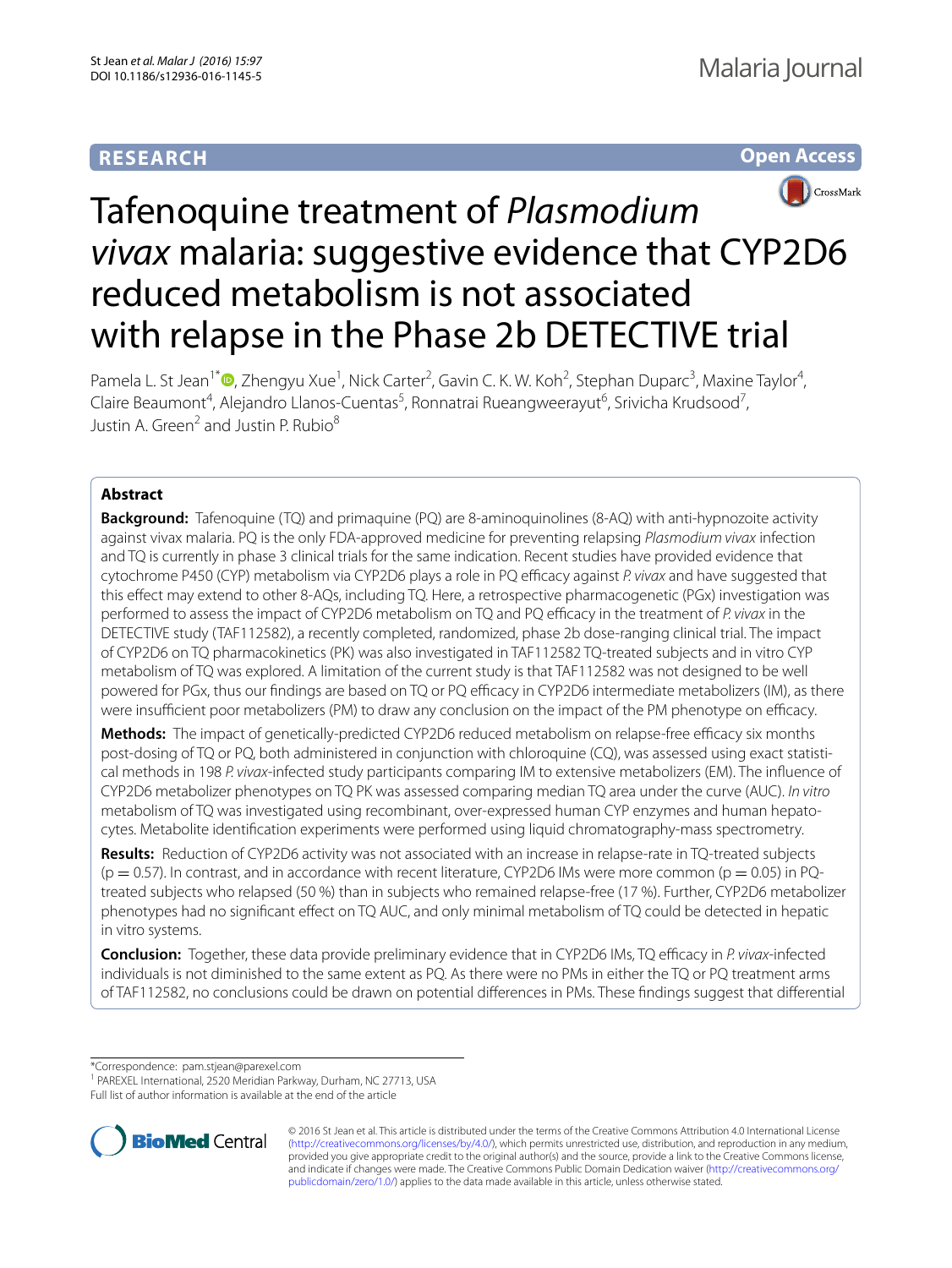effects of CYP2D6 metabolism on TQ and PQ efficacy could be a differentiation factor between these 8-AQs, but results remain to be confirmed prospectively in the ongoing phase 3 studies.

**Keywords:** *Plasmodium vivax* malaria, Tafenoquine, Primaquine, CYP2D6, Efficacy, Pharmacogenetics, Pharmacokinetics

## **Background**

Globally, it is estimated that 132–391 million *Plasmodium vivax* clinical infections occur each year [[1](#page-8-0)]. In order to treat and potentially eradicate relapsing forms of malaria, such as *P. vivax*, drugs with anti-hypnozoite activity are required to kill the latent hypnozoite liverstage of the parasite. Currently, primaquine (PQ) is the only drug approved by the US Food and Drug Administration (FDA) for this indication since schizonticidal drugs such as chloroquine (CQ) do not have anti-relapse efficacy. PQ is a member of the 8-aminoquinoline (8-AQ) drug class, which also includes tafenoquine (TQ). TQ is a synthetic derivative of PQ and is currently in phase 3 clinical development after showing a good efficacy and tolerability profile in a recent phase 2b dose-ranging study [\[2](#page-8-1)].

Recent research has highlighted a potential pharmacogenetic (PGx) effect on the efficacy of PQ in individuals who are naturally deficient in cytochrome P450 2D6 (CYP2D6) activity. In both mice and humans, this research has provided consistent evidence that metabolic activation of PQ by CYP2D6 is required for anti-hypnozoite activity, possibly via a toxic metabolite [[3–](#page-8-2)[7\]](#page-8-3). A further study in mice suggested that this CYP2D6 liability may extend to other members of the 8-AQ drug class, including TQ [\[8\]](#page-8-4). Most recently, Vuong et al. [\[9](#page-8-5)] reported higher TQ exposure [area under the curve (AUC)] in CYP2D knock-out mice compared to wild type and suggested CYP2D6 could potentially affect TQ pharmacokinetics (PK) in humans.

CYP2D6 is a highly polymorphic drug-metabolizing enzyme involved in the biotransformation of numerous medicines and it is well known that genetic polymorphisms in the *CYP2D6* gene influence exposure to many drugs and/or active metabolites and responses [[10](#page-8-6), [11](#page-8-7)]. Metabolizer phenotype can be predicted for *CYP2D6* alleles, although underlying metabolic differences between individuals with the same *CYP2D6* genotype can make phenotype inference challenging [[10](#page-8-6)[–13](#page-8-8)]. If, as proposed by Marcsisin et al. [[8\]](#page-8-4), the CYP2D6 liability observed for PQ extends to other members of the 8-AQ drug class, the high degree of genetic polymorphism and considerable variability in the distribution of functional alleles across the world, would pose major obstacles to the development of pharmacogenetically guided treatment strategies.

The aim of the current study was to determine whether clinical anti-relapse efficacy of TQ and PQ, as well as TQ PK, are impacted by reduced CYP2D6 activity using a retrospective PGx assessment in subjects from a randomized clinical trial. A complimentary aim was to elucidate potential metabolic effects of CYP enzymes on TQ metabolism in vitro.

## <span id="page-1-0"></span>**Methods**

## **Pharmacogenetic study subjects**

Participants' samples were from Part 1 of the seamless Ph2b/3 TAF112582 study, a multi-centred, double-blind, randomized, parallel-group, placebo-controlled study to evaluate the efficacy, safety and tolerability of TQ in subjects infected with *P. vivax* [\[2](#page-8-1)]. TAF112582 Part 1 consisted of six treatment arms: CQ (600 mg days 1 and 2, 300 mg day 3) plus TQ and PQ placebos; CQ (doses as above) combined with single dose TQ 50, 100, 300 or 600 mg plus PQ placebo; or CQ (doses as above) combined with PQ 15 mg daily for 14 days plus TQ placebo. Protocol approval was obtained from each site's ethics committee or institutional review board and prospective written informed consent was obtained for all subjects involved in this PGx study, which was funded by GlaxoSmithKline (GSK) and the Medicines for Malaria Venture (MMV).

#### **Tafenoquine pharmacokinetics data**

A population PK model was developed to characterize systemic TQ concentrations in TAF112582 Part 1 subjects treated with TQ. Model-predicted individual post hoc clearance estimates were utilized to generate the individual exposure (AUC) values for the analyses [[14\]](#page-8-9).

## *CYP2D6* **genotyping and phenotype inference**

Venous blood was collected into an EDTA vacutainer for each of the subjects who consented to PGx research. Genomic DNA was extracted from peripheral blood using the Gentra Puregene kit on the Autopure LS (Qiagen, Valencia, CA, USA) by Quest Diagnostics (Valencia, CA, USA or Heston, UK). *CYP2D6* genotyping was performed by BioProcessing Solutions (Piscataway, NJ, USA) using the Affymetrix® DMET-Plus array (Santa Clara, CA, USA). All genotype calling and quality control was performed in accordance with the manufacturers' protocols.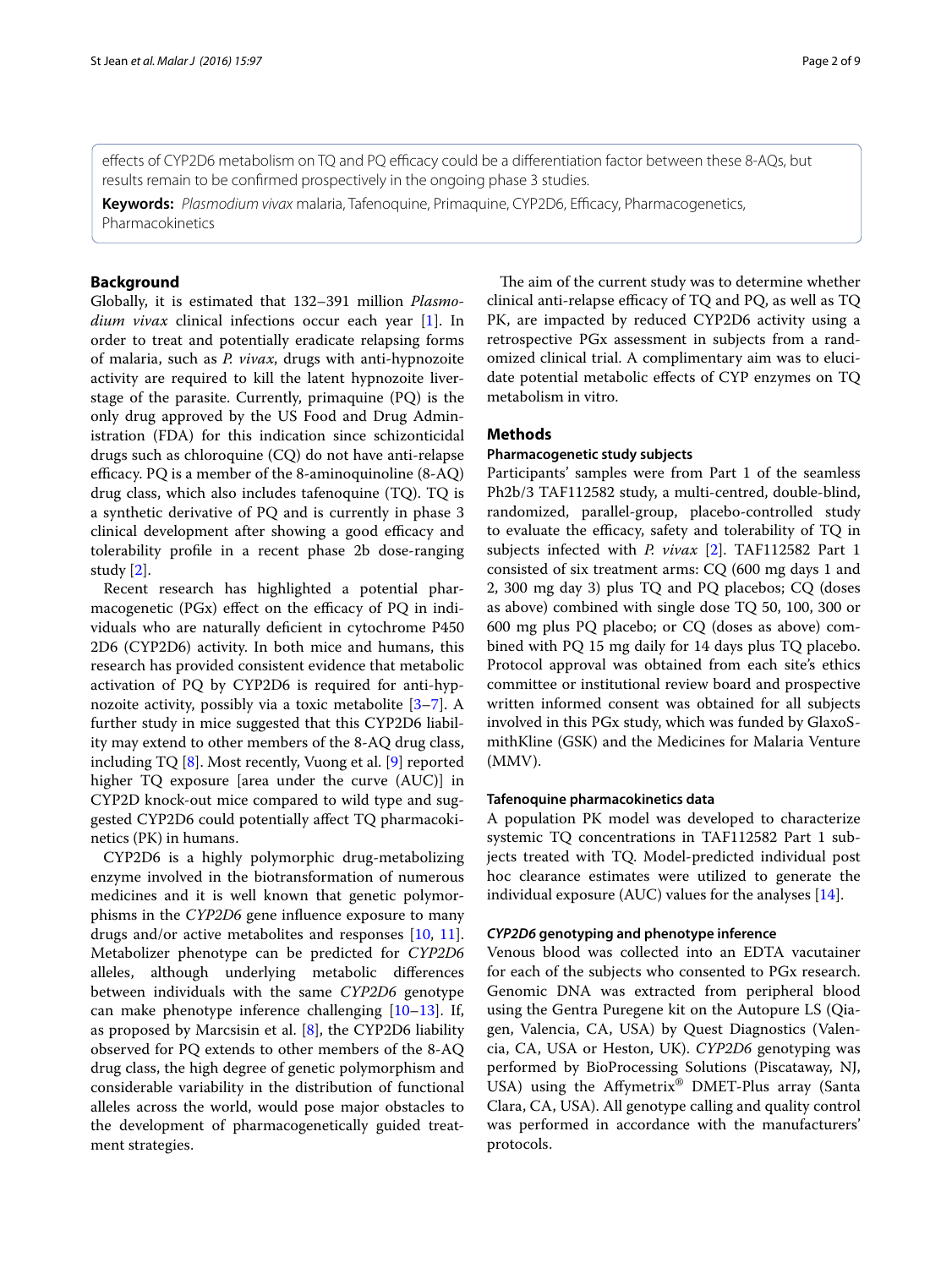Genetically predicted CYP2D6 metabolizer status was determined from this array. The translation of genotype information into metabolizer phenotype is challenging given the range of activity possible for an allele [[12](#page-8-10)] and many classification schemes have been proposed or used in practice [\[5](#page-8-11), [7,](#page-8-3) [12](#page-8-10)]. Here, subjects were classified as (1) poor metabolizers (PM) if they carried two 'null' (no enzymatic function) alleles; (2) intermediate metabolizers (IM) if they carried one null and one functionally deficient allele, two deficient alleles, or one null allele and one normal (wildtype function) allele; and, (3) extensive metabolizers (EM) if they carried two normal alleles or one normal allele and one deficient allele. In addition, the CYP2D6 'activity score' (AS) [\[12\]](#page-8-10), which translates genotype into a qualitative measure of enzyme activity, was explored in this study. Briefly, for each study subject, AS was determined by summing the per-allele scores; a null allele having a score of 0, a deficient allele a score of 0.5 and a normal allele a score of 1. Thus, PMs could have an AS of 0, IMs an AS of 0.5 or 1 and EMs an AS of 1.5 or 2.0.

#### **Statistical analysis**

TAF112582 showed poor efficacy for TQ50 and TQ100 mg treatment arms, while higher dose treatment arms, TQ300 and TQ600 mg, showed good efficacy [\[2](#page-8-1)]. Therefore, to facilitate interpretation of results, the TQ low dose (50 and 100 mg) and high dose (300 and 600 mg) treatment arms were combined. An exact logistic regression model adjusting for country of origin was used to assess the effect of inferred CYP2D6 metabolizer phenotype or AS on clinical outcome within treatment arm. Because only 1 PM was identified in the clinical study, only subjects with IM or EM phenotypes were included in the analysis. Given published data indicating an effect of CYP2D6 metabolism on PQ efficacy [\[3–](#page-8-2)[7\]](#page-8-3), a one-sided test was applied to test the one-sided alternative hypothesis that reduced metabolism increased the risk of relapse due to *P. vivax* infection 6 months postdosing. For the PK assessment, a post hoc analysis using a non-parametric method to compare median TQ AUC between IM and EM subjects was conducted separately in the TQ low dose (50 or 100 mg) and TQ high dose (300 or 600 mg) groups. All analyses were conducted using SAS/STAT (SAS Systemv9.2, SAS Institute Inc, Cary, NC, USA).

#### **Chemicals in isoenzyme and hepatocyte experiments**

Tafenoquine was supplied by Chemical Development, GlaxoSmithKline Research and Development Ltd. (Stevenage, UK). Glucose-6-phosphate (G6P), glucose-6-phosphate dehydrogenase (G6PD) and β-nicotinamide adenine dinucleotide phosphate (NADP) were obtained

from Sigma Chemical Company (St Louis, USA). All other commercially obtained chemicals and solvents were of high-performance liquid chromatography (HPLC) or analytical grade.

#### **Isoenzymes**

Supersomes<sup>™</sup>, containing individually over-expressed human CYP enzymes, derived from baculovirus-infected insect cells, and control Supersomes™ (lacking any native human CYP activity) were obtained from BD Biosciences, Woburn, MA, USA. The enzymes used in this study were: CYP1A2, CYP2C8, CYP2C9, CYP2C19, CYP2D6, CYP3A4 (Lot# 72600, 76739, 73030, 71916, 73755, and 70741, respectively). Supersomes™ expressing CYP2C8, CYP2C9, CYP2C19, and CYP3A4 co-expressed CYP reductase and cytochrome  $b_5$ , while Supersomes™ expressing CYP1A2 and CYP2D6 co-expressed CYP reductase only. TQ was incubated at 5 and 10 μM with Supersomes™ (BD Gentest, Woburn, MA, USA), overexpressing individual cytochrome P450 enzymes 1A2, 2C8, 2C9, 2C19, 2D6, or 3A4 at 300 pmol/ml P450, in phosphate buffer (50 mM, pH 7.4) at 37 °C in a shaking water bath. Following an equilibration period of 5 min at 37 °C, reactions were started by the addition of pre-warmed cofactor solution [a NADPH regenerating system containing 1.7 mg of NADP, 7.8 mg of G6P, and six units of G6PD per ml of 2 % (w/v) sodium hydrogen carbonate]. Incubations were conducted under conditions which limited the exposure of samples to light. All incubations were terminated after 120 min by addition of a volume of acetonitrile equal to the incubation volume. Control incubations were also performed in the absence of Supersomes $\mathbb{R}^n$ , in the absence of cofactor and in the absence of TQ. Samples were centrifuged (Eppendorf, Hauppauge, NY, USA; approximately 13,000*g*, 3 min, room temperature), and supernatants removed for analysis by ultra performance liquid chromatography-mass spectrometry (UPLC-MS).

#### **Human hepatocyte relay method**

The human hepatocyte relay method used was similar to that previously reported by Di et al. [\[15](#page-8-12)]. Pooled cryopreserved human hepatocytes from 26 donors were obtained from Life Technologies (MA, USA). Following thawing (as per supplier guidance), hepatocytes were resuspended in Williams' E medium (Sigma) supplemented with cell maintenance pack (Life Technologies). The cells were counted using the trypan blue exclusion method and 12-well hepatocyte plates containing 1 million cells/ ml were spiked with TQ at a final concentration of 5 and 10 μM in a final incubation volume of 0.50 ml. The plates were incubated at 37 °C with 95 % oxygen/5 % carbon dioxide, 75 % relative humidity for 24 h on an orbital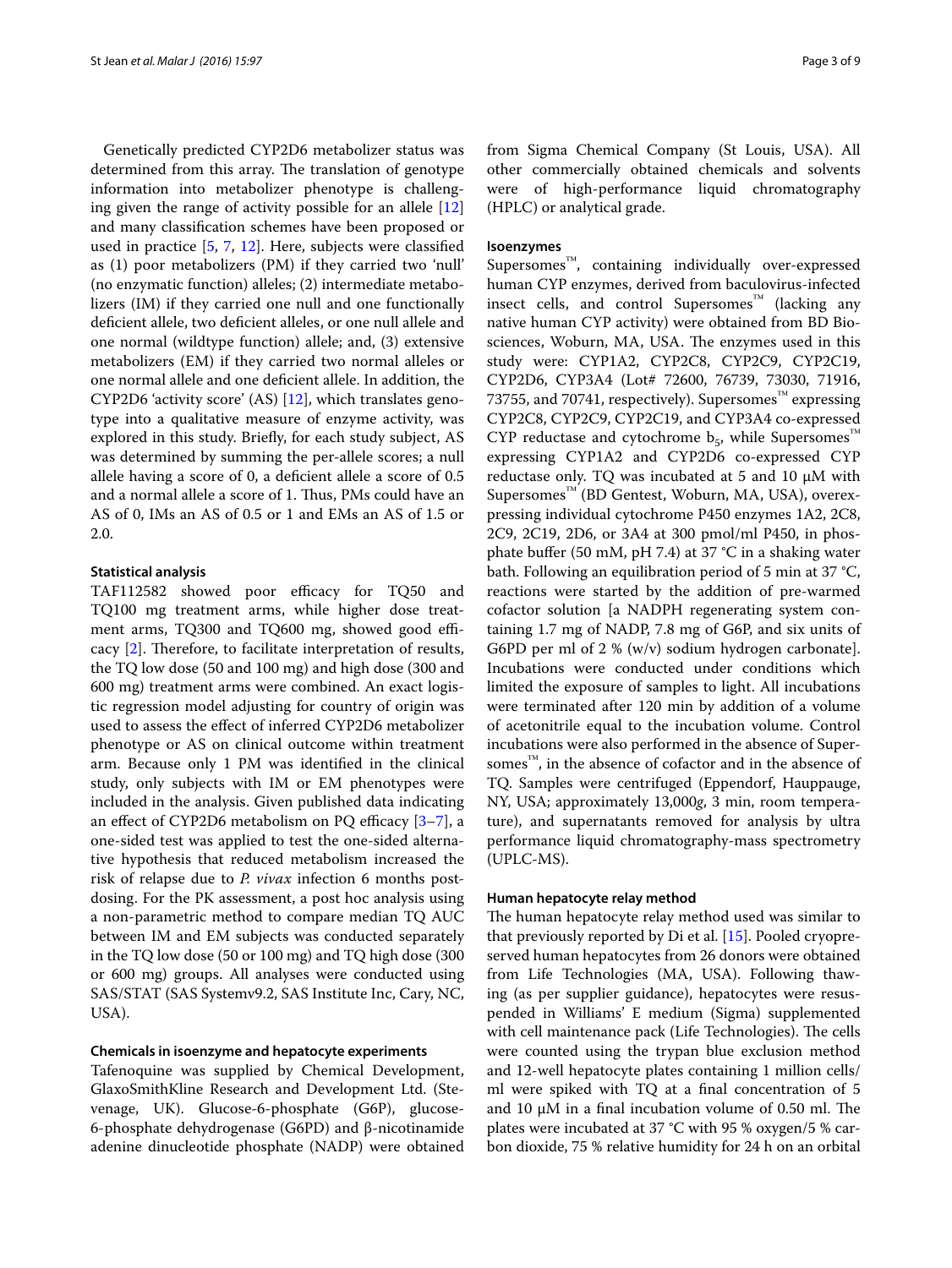shaker in an incubator. At 24 h the hepatocyte suspension in the incubation plate was centrifuged (13,000*g*, 3 min, room temperature); a total of  $600 \mu l$  of the supernatant was transferred to a clean 12-well plate and stored at −80 °C until the next relay experiment. For the next relay experiment, the supernatant plates were pre-warmed to 37 °C for approximately 20 min, and further hepatocytes (prepared as described previously) were added to the samples to yield a final cell density of 1 million cells/ml. The plates were incubated at 37 °C for 24 h and processed as described earlier. Six relays were undertaken to give a total incubation time of 6 days and samples were protected from light wherever possible. A drug-only control plate was run under the same conditions to investigate any non-metabolic drug breakdown. At the end of the six relay method period the entire hepatocyte suspension was collected and centrifuged (Eppendorf, Hauppauge, NY, USA) at 13,000*g* for 3 min at room temperature, and transferred to vials prior to UPLC-MS analysis.

## **Tafenoquine analysis and structural identification of drug related components**

Analyses of reaction phenotyping samples for TQ-related components were carried out by UPLC-MS using a Waters Acquity UPLC connected to a Waters Synapt G2S mass spectrometer using an Acquity UPLC BEH C18 column (100  $\times$  2.1 mm, 1.7 µm; Waters Corporation, Milford, MA, USA). The mobile phase consisted of 50 mM ammonium acetate (native pH; solvent A) and acetonitrile (solvent B) at a flow rate of 0.3 ml/min. A gradient was used, starting at 5 % B then linear phase to 95 % B by 12 min, held for 1 min before returning to the initial conditions by 13.5 min with these conditions being maintained for an additional 1.5 min before subsequent injections. TQ  $([M + H]^+)$  was detected at *m/z* 464 using positive ion electrospray ionization. Drug-related components were identified based on charged molecular ions, mass accuracy and their collision-induced dissociation

fragmentation. Authentic standards, when available, were used to compare chromatographic retention times and fragmentation patterns. Supporting data from previous studies were also used in the assignment of structures (unpublished data on file within DMPK (Drug Metabolism and Pharmacokinetics) Department, GSK).

#### **Results**

Among 329 subjects who comprised the intent-to-treat (ITT) population in TAF112582, 237 (72 %) provided written informed consent and a blood sample for PGx research; this included 136/136 (100 %) of subjects from Peru, 98/99 (99 %) from Thailand, 3/57 (5 %) from India and 0/37 (0 %) from Brazil. Genetic data on 224 of the 237 (95 %) subjects passed standard manufacturer data quality control. Among these 224 subjects, 20 subjects were excluded from analysis as they were either lost to follow-up or treated with non-study medications with potential anti-malarial properties. In a further five subjects, metabolizer phenotype could not be unambiguously determined from *CYP2D6* genotypes, leaving a PGx analysis sample of 199 subjects. The distribution of these 199 subjects by treatment, country of origin and clinical outcome is shown in Table [1.](#page-3-0) For the post hoc PK analysis, data were available on 128 of the 134 subjects treated with TQ that were included in the PGx analysis.

One of the 199 subjects evaluated was classified as PM (0.5 %), 38 were classified as IM (19.1 %) and 160 were classified as EM (80.4 %) (Table [2](#page-4-0)). All three subjects from India were EMs. From Peru, there was one PM (0.9 %), 12 IMs (10.5 %) and 101 EMs (88.6 %), while from Thailand, there were 26 IMs (31.7 %) and 56 EMs (68.3 %). There was a statistically significant difference ( $p < 0.001$ ) in the frequency of the CYP2D6 IM phenotype between Peru  $(n = 12/114, 10.5 \%)$  and Thailand  $(n = 26/82, 31.7 \%)$ (see Additional file  $1$ ), but not between the four treatment arms (TQ high dose  $+$  CQ, TQ low dose  $+$  CQ,  $PQ + CQ$ ,  $CQ$  only;  $p = 0.09$ ) (see Additional file [2](#page-7-1)).

<span id="page-3-0"></span>

|  |  |  |  | Table 1   Clinical outcome and country by treatment in 199 subjects involved in the CYP2D6 PGx analysis |  |
|--|--|--|--|---------------------------------------------------------------------------------------------------------|--|
|--|--|--|--|---------------------------------------------------------------------------------------------------------|--|

|                                    | TQ plus $CQ$ (n = 134, total)     |                      | PQ plus CQ           | CQ plus placebo      |            |            |  |  |
|------------------------------------|-----------------------------------|----------------------|----------------------|----------------------|------------|------------|--|--|
|                                    | 50 mg ( $n = 34$ )                | 100 mg<br>$(n = 35)$ | 300 mg<br>$(n = 37)$ | 600 mg<br>$(n = 28)$ | $(n = 31)$ | $(n = 34)$ |  |  |
|                                    | N, subjects (%) per treatment arm |                      |                      |                      |            |            |  |  |
| Clinical outcome                   |                                   |                      |                      |                      |            |            |  |  |
| 6 month relapse-free ( $n = 126$ ) | 18(53)                            | 17(49)               | 32 (86)              | 26 (93)              | 23(74)     | 10(29)     |  |  |
| Relapsed ( $n = 73$ )              | 16(47)                            | 18(51)               | 5(14)                | 2(7)                 | 8(26)      | 24(71)     |  |  |
| Country                            |                                   |                      |                      |                      |            |            |  |  |
| India ( $n = 3$ )                  | 1(3)                              | 1(3)                 | 1(3)                 | 0(0)                 | 0(0)       | 0(0)       |  |  |
| Peru ( $n = 114$ )                 | 20(59)                            | 21(60)               | 19(51)               | 16(57)               | 18 (58)    | 20(59)     |  |  |
| Thailand ( $n = 82$ )              | 13 (38)                           | 13(37)               | 17(46)               | 12(43)               | 13 (42)    | 14(41)     |  |  |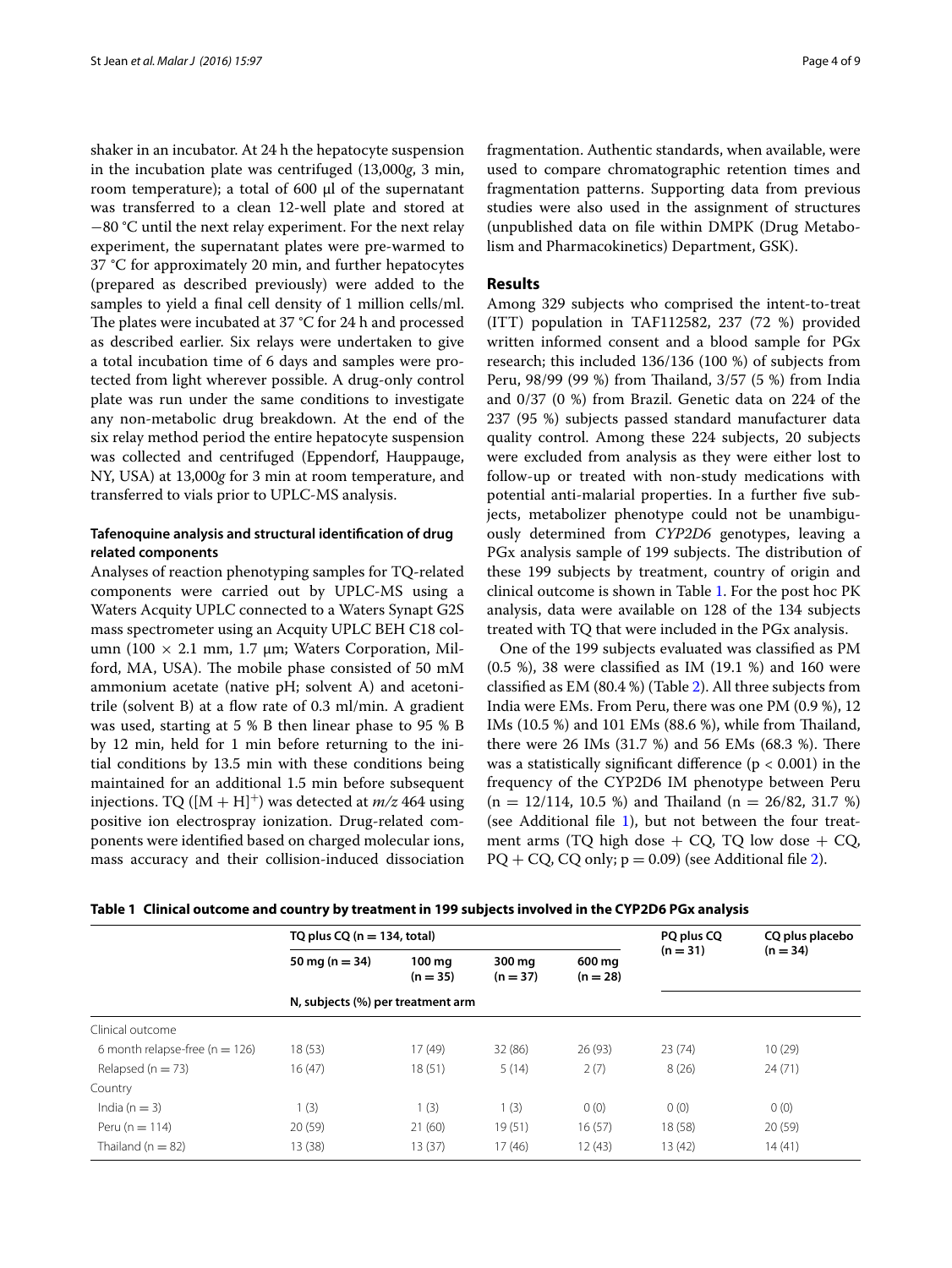| 3(3.7)            |
|-------------------|
| 19 (23.2)         |
| 2(2.4)            |
| $\qquad \qquad -$ |
| 2(2.4)            |
| 15(18.3)          |
| 3(3.7)            |
| -                 |
| 14(17.1)          |
| 4(4.9)            |
| 12 (14.6)         |
| 2(2.4)            |
| 6(7.3)            |
|                   |

## <span id="page-4-0"></span>**Table 2 Distribution of** *CYP2D6* **genotype, metabolizer phenotype and activity score**

a CYP2D6 poor metabolizers (PM), intermediate metabolizers (IM), extensive metabolizers (EM)

<sup>b</sup> CYP2D6 activity score is the sum of the per-allele scores; a null allele having a score of 0, a deficient allele a score of 0.5 and a normal allele a score of 1 [\[12](#page-8-10)]



<span id="page-4-1"></span>Fig. 1 Clinical outcome by treatment and CYP2D6 status. Relapse frequency is the percentage (%) of subjects who experienced a relapse, with *error bars* representing the standard error of the mean. Odds ratios (ORs) and 95 % confidence intervals (95 % CI) were from analyses comparing the relapse frequency of reduced metabolizers (IMs) with that of extensive metabolizers (EMs) within each treatment group. Exact logistic regression was used to derive ORs, except for the TQ high dose arm (TQ 300 mg/TQ 600 mg), in which Fisher's Exact test was used with a correction of 0.05 to each cell as there were no IM subjects who relapsed. One-sided p values (p) are displayed (see "[Methods](#page-1-0)" section)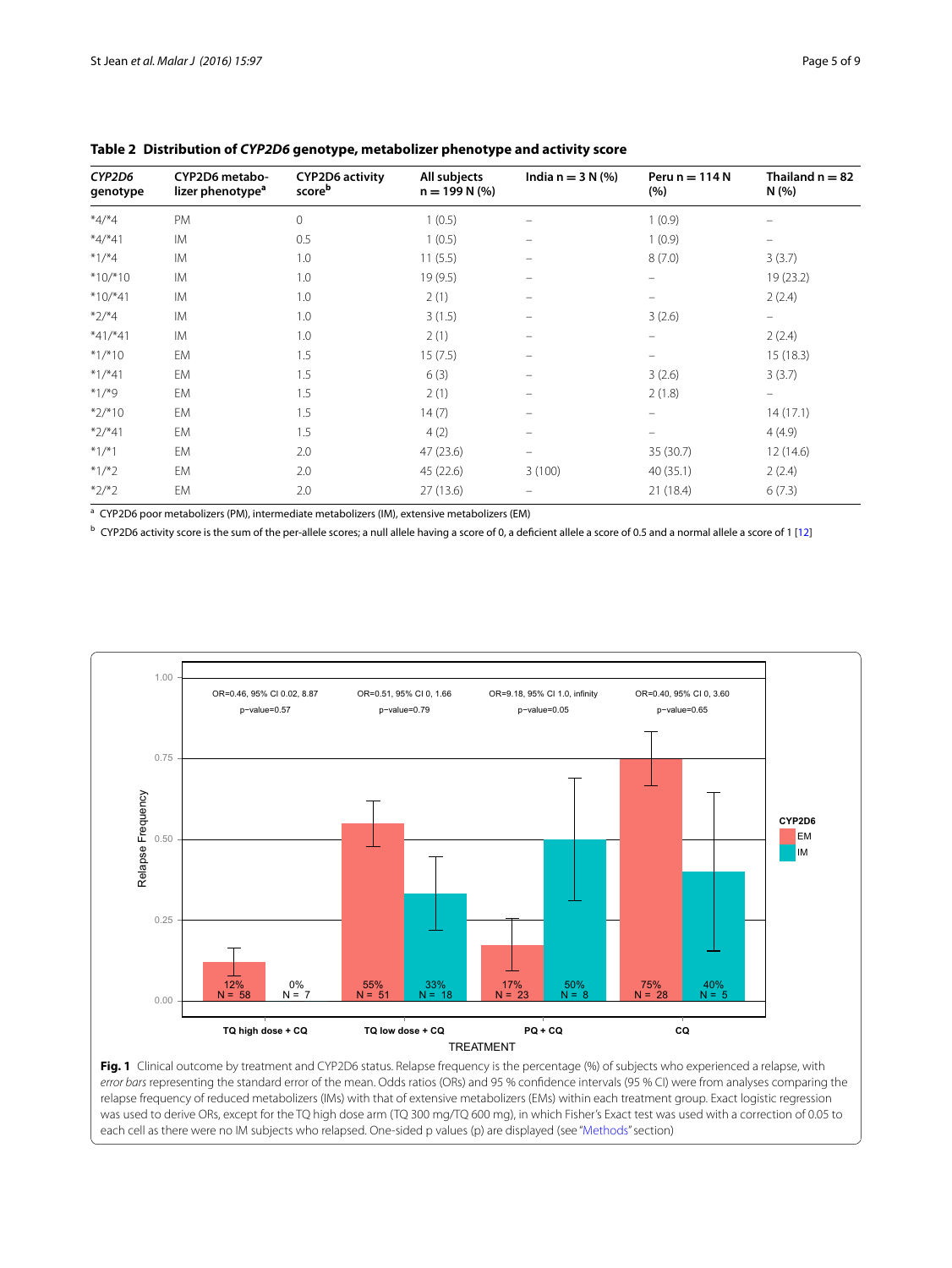No evidence of association between CYP2D6 IM phenotype and increased frequency of clinical relapse of *P. vivax* infection was seen in either of the TQ treatment groups using a one-sided test as described in the Methods (Fig. [1\)](#page-4-1). Relapse frequencies were actually lower in IM subjects in both TQ treatment groups, a trend that was also observed in the CQ only arm. Notably, all seven IM subjects in the TQ high dose (300/600 mg) treatment group remained relapse-free during the 6 months of follow-up. By contrast, and in support of previous findings [\[5](#page-8-11), [7\]](#page-8-3), the relapse frequency was higher in PQtreated subjects who were IM (50 %) than in EM subjects  $(17 \%)$ , p = 0.05, odds ratio = 9.18 (95 % CI 1.00,  $\infty$ ). The single PM subject in the clinical study was randomized to the CQ arm and relapsed. Comparable results were obtained using the CYP2D6 AS approach: no effect was observed in the TQ arms or in the CQ arm, whether the PM subject was included in the CQ arm or not, while a non-significant trend for lower AS scores in subjects who relapsed was observed in the PQ arm ( $p = 0.06$ ).

CYP2D6 phenotype had no significant effect on TQ AUC in either the TQ high dose ( $p = 0.72$ ) or TQ low dose ( $p = 0.24$  $p = 0.24$  $p = 0.24$ ) groups (Fig. 2). The median AUC (interquartile range) in the TQ high dose group was 125.26 μg.h/ml (100.34–179.65 μg.h/ml) in EM subjects and 119.52 μg.h/ml (93.17–136.67 μg.h/ml) in IM subjects. In the TQ low dose group, the median AUC (interquartile range) was 24.88 μg.h/ml (17.86–36.50 μg.h/ml) in EM subjects and 34.92 μg.h/ml (16.89–37.04 μg.h/ml) in IM subjects.

*In vitro* metabolism of TQ studied in CYP Supersomes™ and human hepatocytes indicated minimal metabolism of TQ. A summary of the structural information for the drug-related components of TQ are shown in Fig. [3,](#page-6-0) however, it should be noted that the majority of these components were observed in both sample and control incubations at comparable levels and are therefore likely to be due to degradation of TQ, and not true metabolites. In all incubations (including controls), the prominent component was TQ, with



<span id="page-5-0"></span>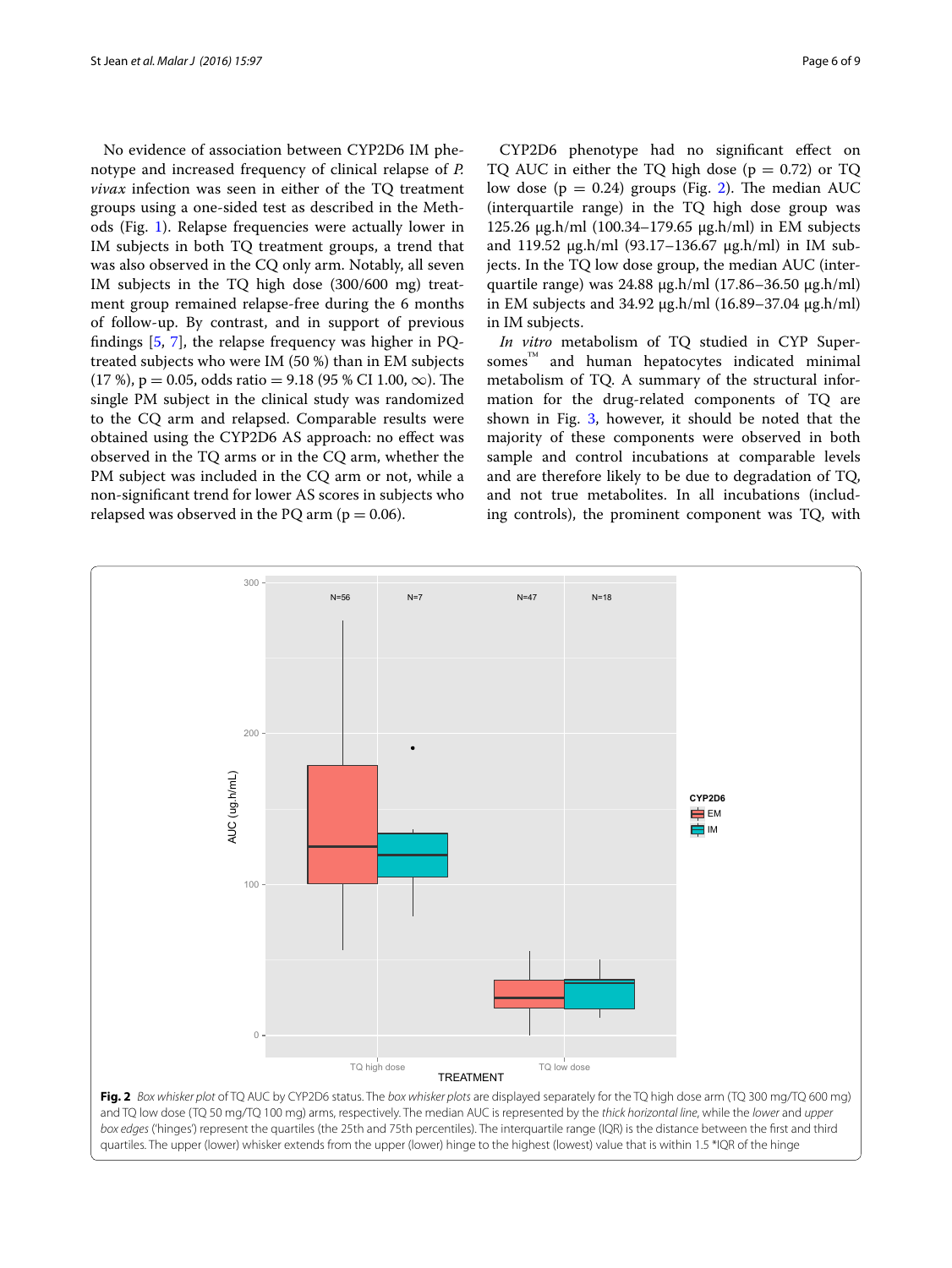

<span id="page-6-0"></span>additional components resulting from O-demethylation, O-dearylation, oxidation, and N-acetylation. Following 120-min incubations of 5 and 10  $\mu$ M TQ with Supersomes<sup>™</sup> containing overexpressed CYP1A2, CYP2C8, CYP2C9, CYP2C19, CYP2D6, or CYP3A4, no additional drug-related components were detected which were not observed in the control incubations, indicating no or negligible metabolism of TQ had occurred. Following a six-day human hepatocyte relay, a minor component, carboxy-TQ, was the only additional TQ-related

component detected by UPLC-MS. Carboxy-TQ was not observed in control incubations, indicating that minimal metabolism had occurred even after this long incubation period and despite a good metabolic capacity of the preparation (viability of the hepatocytes used ranged from 91–93 %).

## **Discussion**

PQ has been approved for treating relapsing malaria since its discovery in the 1950s [[16\]](#page-8-13), however, it is not widely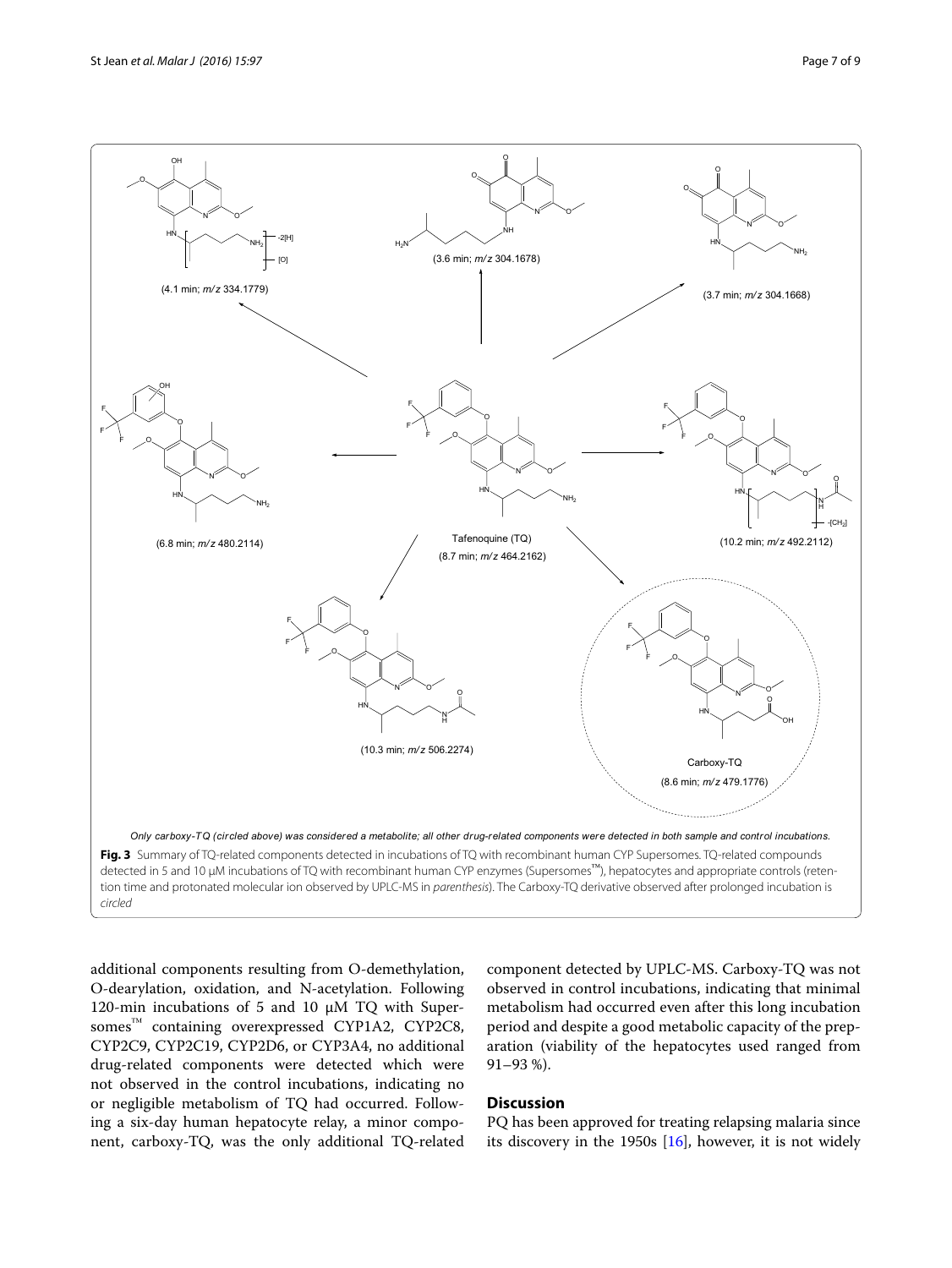used in areas where *P. vivax* is endemic [\[1](#page-8-0)]. Factors that have hampered PQ's effectiveness in developing countries include poor compliance, due to a lengthy treatment regime (typically 14 days), and concerns around the risk of haemolysis in G6PD-deficient individuals. While both PQ and TQ have G6PD liability, TQ's long half-life has enabled a single dose regime in current clinical trials, which could be expected to result in good patient compliance.

As highlighted recently, a potential CYP2D6 PGx liability for 8-AQs would represent a significant obstacle to large-scale prophylaxis and eradication campaigns for *P. vivax* [[8\]](#page-8-4). Here, a retrospective PGx analysis was performed on the effect of inferred CYP2D6 phenotype on TQ PK and TQ relapse efficacy in participants from TAF112582, a published randomized phase 2b clinical trial [\[2](#page-8-1)]. Given the known global variation in allele frequencies, the difference in CYP2D6 metabolizer phenotype observed between subjects from Thailand and Peru was as expected and driven primarily by *CYP2D6\*10,* a functionally-deficient allele common in Asian countries [[17\]](#page-8-14). These results demonstrate that TQ efficacy is not diminished in *P. vivax*-infected individuals who have reduced CYP2D6 metabolism nor is TQ PK affected by CYP2D6, a finding that is at odds with previously published research in mice [\[8](#page-8-4), [9\]](#page-8-5). However, these data support the growing body of evidence implicating reduced CYP2D6 metabolism in PQ failure [[3–](#page-8-2)[7](#page-8-3)].

In contrast to  $PQ$  [[4](#page-8-15)], metabolites of TQ, in particular those potentially resulting from CYP2D6 metabolism, are considered less likely to influence the efficacy of this drug, which agrees with findings from the PGx and PK analyses conducted in this report. At present, the mechanism of action for TQ is not known as few metabolites have been observed in subjects dosed with TQ. Further support for a differential effect of CYP2D6 on TQ and PQ metabolism comes from various in vitro human liver drug metabolism investigations (including those described within this publication), all of which have demonstrated minimal hepatic metabolic turnover of TQ. This would suggest that unlike PQ, metabolism of TQ may not be an important factor in vivo for efficacy against *P. vivax*. Unpublished analyses for TQ metabolites in plasma (and blood) collected from healthy female volunteers dosed orally with TQ (up to 300 mg) for 3 days are consistent with in vitro findings reported here. The only circulating oxidative metabolite of TQ observed in 0–144-hour pools was carboxy-TQ, which was estimated by ultraviolet spectroscopy and mass spectrometry to be at very low levels compared to unchanged TQ (unpublished data on file within DMPK Department, GSK).

Taken together, the in vivo and in vitro data presented here provide evidence that TQ efficacy against *P. vivax* might not be reliant on CYP2D6 metabolism to the same

extent as PQ. As indicated previously, the translation of genotype information into metabolizer phenotype is challenging and small sample size limits conclusions that can be drawn from the PGx component of this study, including whether TQ efficacy is different in CYP2D6 PM and IMs. Therefore, the current hypothesis and any potential CYP2D6 effects on TQ and PQ efficacy will be further evaluated in the ongoing phase 3 programmes (TAF112582 Part 2 and TAF116564).

#### **Conclusion**

Converging evidence suggests that TQ *P. vivax* radical cure efficacy in humans is not impacted in individuals with decreased CYP2D6 metabolism to the same extent as PQ.

## **Additional files**

<span id="page-7-0"></span>**[Additional file 1.](http://dx.doi.org/10.1186/s12936-016-1145-5)** The percentage of intermediate metabolizers (IM) by country. The percentage of subjects who were intermediate metabolizers (IM) is shown with error bars representing the standard error of the mean. The three subjects from India are not shown as all were extensive metabolizers (EMs).

<span id="page-7-1"></span>**[Additional file 2.](http://dx.doi.org/10.1186/s12936-016-1145-5)** The percentage of intermediate metabolizers by treat‑ ment. The percentage of subjects who were intermediate metabolizers (IM) with error bars representing the standard error of the mean.

#### **Abbreviations**

8-AQ: 8-aminoquinoline; AS: CYP2D6 activity score; AUC: area under the curve; CQ: chloroquine; CYP: cytochrome P450; DMPK: drug metabolism and pharmacokinetics; EM: extensive metabolizer; FDA: federal drug administration; G6P: glucose-6-phosphate; G6PD: glucose-6-phosphate dehydrogenase; GSK: GlaxoSmithKline; HPLC: high-performance liquid chromatography; IM: intermediate metabolizer; ITT: intent to treat; MMV: medicines for malaria venture; NADP: β-nicotinamide adenine dinucleotide phosphate; PGx: pharmacogenetics; PM: poor metabolizer; PQ: primaquine; TQ: tafenoquine; UPLC-MS: ultra performance liquid chromatography-mass spectrometry; w/v: weight per volume.

#### **Authors' contributions**

ALC, RR and SK provided the study samples; PS, JG, JR, ZX, MT, SD, and NC conceived and designed the study; PS, MT, CB, and ZX analysed the data; PS, JG, JR, ZX, SD, and MT prepared the first draft of the manuscript; All authors read and approved the final manuscript.

#### **Author details**

<sup>1</sup> PAREXEL International, 2520 Meridian Parkway, Durham, NC 27713, USA. <sup>2</sup> GlaxoSmithKline, Stockley Park West, Uxbridge, Middlesex, UK.<sup>3</sup> Medicines for Malaria Venture, Geneva, Switzerland, <sup>4</sup> GlaxoSmithKline, Ware, Hertfordshire, UK.<sup>5</sup> Instituto de Medicina Tropical, Alexander von Humboldt, Universidad Peruana Cayetano Heredia, Lima, Peru. <sup>6</sup> Mae Sot Hospital, Mae Sot, Tak Province, Thailand.<sup>7</sup> Faculty of Tropical Medicine, Mahidol University, Bangkok, Thailand. 8 Department of Pathology, University of Melbourne, Melbourne, VIC, Australia.

#### **Acknowledgements**

We thank Navin Goyal who advised on the TAF112582 TQ pharmacokinetic data analysis.

Pamela L. St Jean, Zhengyu Xue and Justin P. Rubio Previously employed by GlaxoSmithKline. Work performed on this publication was carried out while employed by GlaxoSmithKline, Research Triangle Park, NC, USA and Stevenage, Hertfordshire, UK.